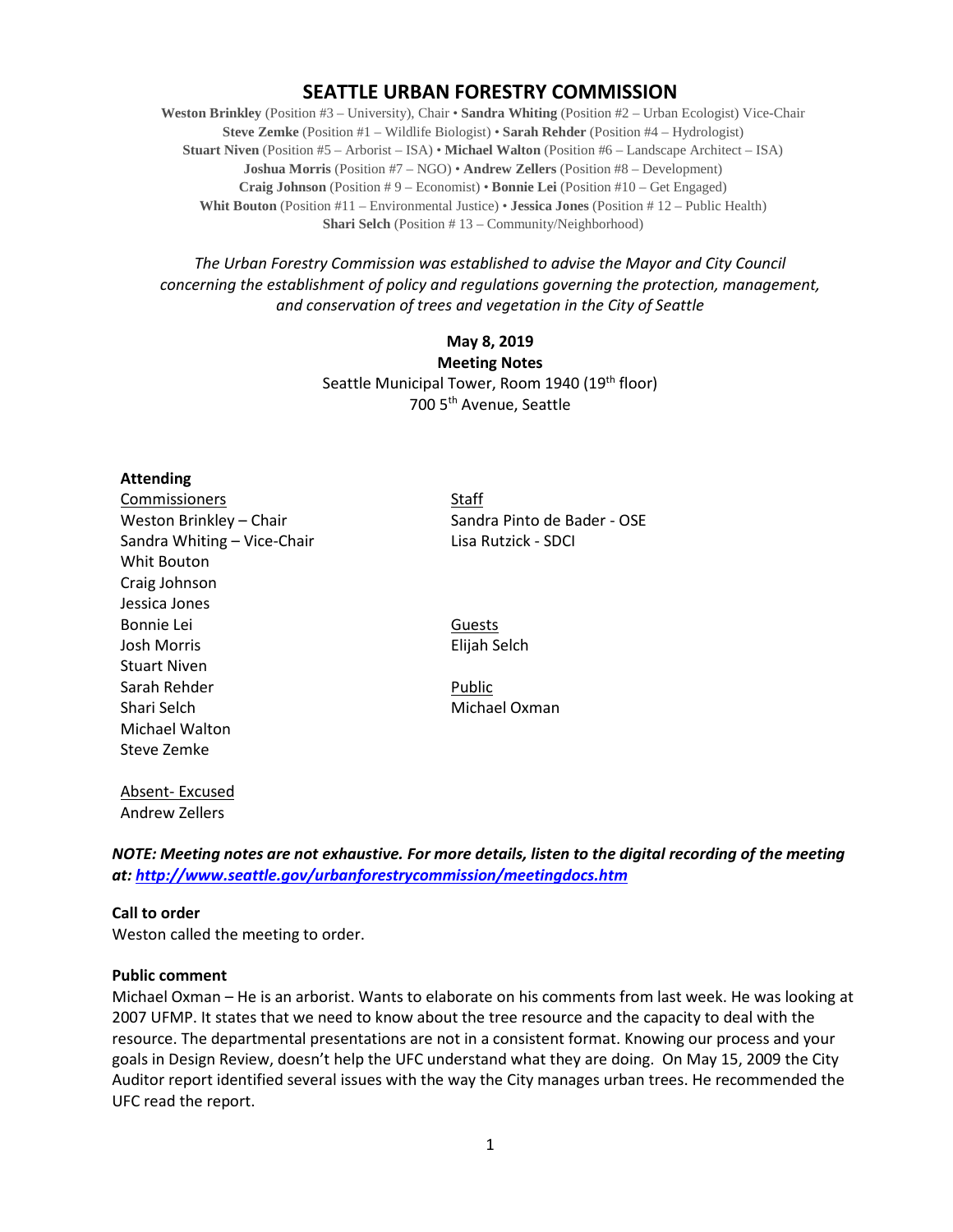Steve Zemke mentioned that the UF Symposium will be held on May 21.

## **Design Review Program briefing**

Lisa Rutzick – Manages the Design Review Program. Has been with the department for 18 years and has been managing the program for 6 years.

The Design Review program was established in 1994 with three primary objectives:

- Encourage better design and site planning
- Provide flexibility in the application of development standards
- Improve communication and participation among developers, neighbor, and the City early in the design and siting of new development.

Design review doesn't apply to Single Family zones. 8,000 sq ft (gross floor area of proposed building) is the threshold. Have 8 different districts. Each board has 5 members representing the following interests:

- Community
- Design
- Development
- Residential
- Business/Landscape

Design guidelines are used:

- As code authority by the Design Review Program
- By Design Review Boards and City staff to judge the merits of proposed projects
- To inform the development of 23 sets of supplemental guidelines known as the Neighborhood Design Guidelines (focus on urban villages)
- Apply to private property and the intersection with the ROW.

Seattle's Design Guidelines include:

- Citywide updated in 2014
- Downtown
- Neighborhood-specific

The design areas are grouped into the following categories:

- Context and site
	- o CS1 natural systems & site features
	- o CS2 urban pattern and form
	- o CS3 architectural context and character
- Public life
	- o PL1 open space concept
	- o PL2 walkability
	- o PL3 street level interaction
	- o PL4 active transportation
- Design concept
	- o DC1 project uses and activities
	- o DC2 architectural concept
	- o DC3 open space concept
	- o DC4 materials

The UFC provided input during the 2014 update.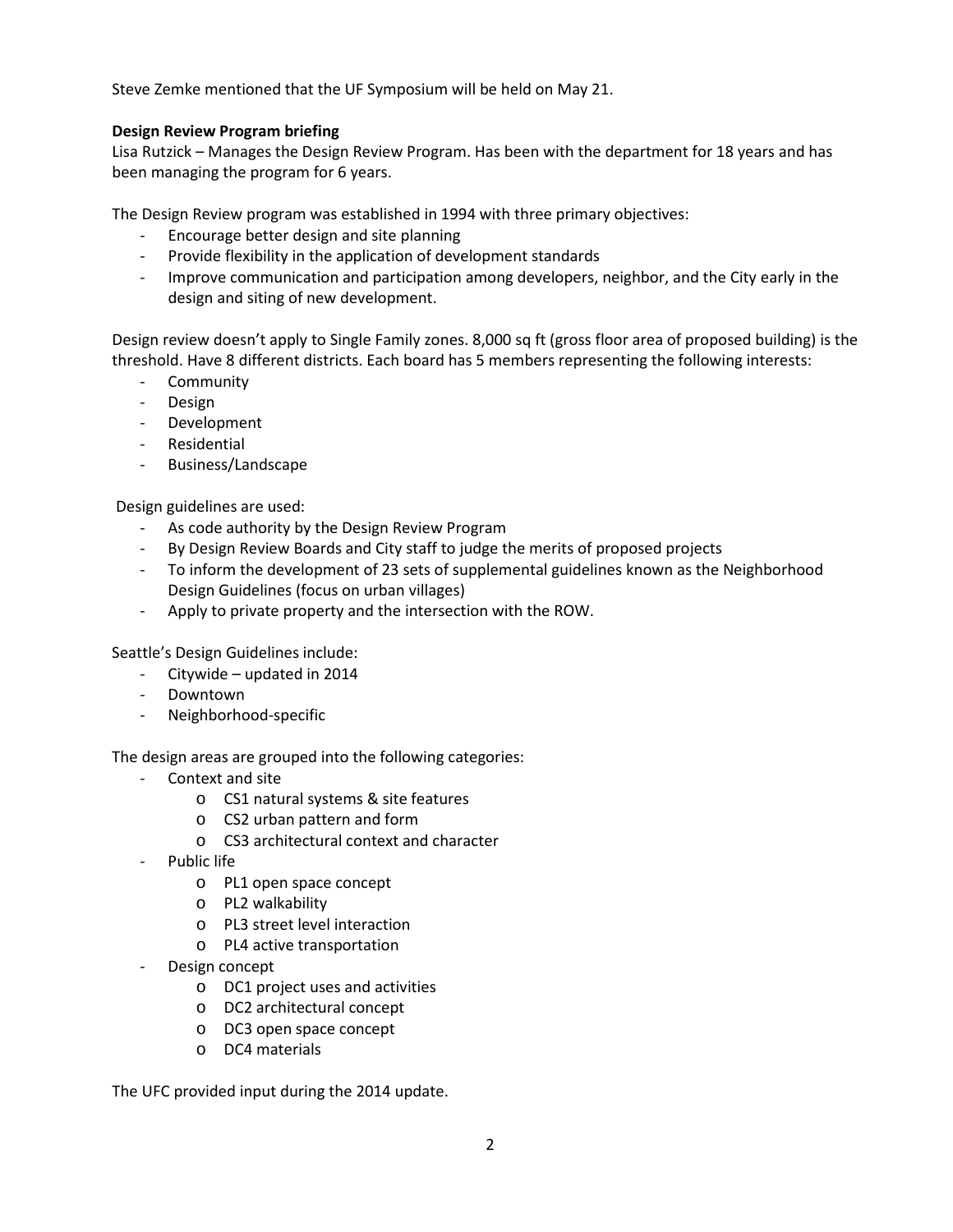Design Review departures (SMC 23.41.012)

Departures may be granted from Land Use Code standards or requirements, except for:

- Floor area ratio (FAR)
- Height
- Parking
- See code for complete list

The Board makes a determination about whether a requested departure may be allowed if an application demonstrates that the design would result in a development that better meets the intent of adopted design guidelines.

The early design guideline phase happens before the Master Use Permit application to provide feedback to applicants before they apply for a permit. This is a required process.

Meetings are held in the evenings in the neighborhoods. They discuss two projects per meeting. The applicant presents the project, the public provides comment, the board discusses and provides guidance to applicant team.

There are three types of design review:

- 1. Full design review design review board input at public meeting, per the threshold table.
- 2. Administrative Design Review staff review (optional for projects under the SEPA thresholds and for certain projects containing Small Efficiency Dwelling Units or SEDUs).
- 3. Streamlined Design Review staff review (required for two or more townhouses, developed in 2011 when the multifamily code was updated and began to distinguish between townhouse and row house housing typologies, and for certain projects containing SEDUs).

Public outreach by the applicant takes place before the process begin so the public can communicate directly with the project time in advance of a permit application. Outreach has to take place in person, in writing and online. Department of Neighborhoods provides resources to applicants in terms of community groups, they have a blog and you can sign up to receive notices.

SDCI's public notice is a mailer that covers 300 ft around the proposed project.

## *NOTE: Meeting notes are not meant to capture the whole conversation. For more details, specifically for Q and A, refer to the digital recording of the meeting at:*

*<http://www.seattle.gov/urbanforestrycommission/meetingdocs.htm>*

Exceptional trees and design review:

- Must identify Exceptional Trees on site during the Early Design Guidance phase.
- Required to conduct Streamlined Design Review if not otherwise subject to Design Review and are proposing to remove an Exceptional Tree.
- For projects in Highrise and Downtown zones (including South Lake Union) removal of Exceptional Trees is not required to go through design review.
- In 209, the Hearing Examiner clarified that if a project is going through full (Design Review Board) review, the design review process shall also consider the Exceptional Tree.

SMC 25.11.80 states that SDCI can permit removal of Exceptional trees when design review is considered, and the applicant demonstrated that "protecting the tree by avoiding development in the tree protection area could not be achieved through the development standard adjustments… or the departures… a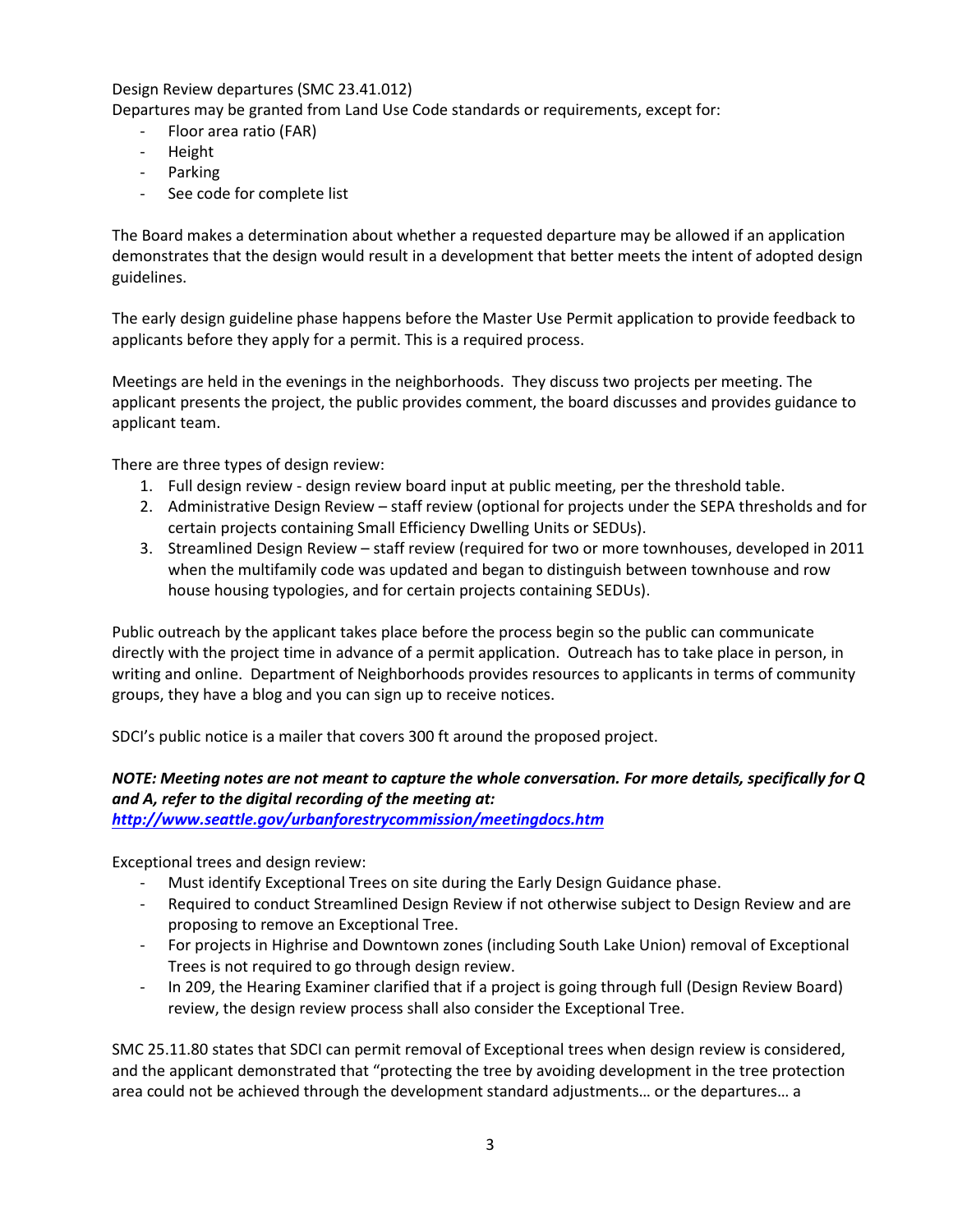reduction in the parking requirements…. And/or a reduction in the standards of [parking space dimensions, maneuverability, driveways, curb cuts, etc.]"

Therefore, the applicant needs to show an alternate design that shows:

- 1. Critical Tree Protection zone (roots that need to be protected in order to allow the tree to live).
- 2. Minimized parking and vehicular access to save Exceptional Trees.
- 3. Modified setbacks, structure width, façade height, and other development standards to save the Exceptional Tree.
- 4. A comparison of building area for the proposed design and the alternate design (square feet, potential number of units, etc.)

When an Exceptional Tree is identified and proposed for removal, the Design Review Board needs to recommend to SDCI on of two things:

- 1. The proposed design with the tree removed meets the Design Review Guidelines better than a proposal that includes the tree, OR
- 2. The alternate design with the tree retained meets the design Review Guidelines better than the proposed design without the tree.

The Commission debriefed what they learned from the presentation.

## **Seattle City Light briefing – to be re-scheduled**

**Tree regulations discussion continues – minimum canopy cover per parcel discussion - to be re-scheduled**

## *NOTE: Meeting notes are not meant to capture the whole conversation. For more details, listen to the digital recording of the meeting at[: http://www.seattle.gov/urbanforestrycommission/meetingdocs.htm](http://www.seattle.gov/urbanforestrycommission/meetingdocs.htm)*

### **UFC engagement**

They had two meetings to discuss current UFC outreach: public comment, listen to posted recording, emails to UFC, and UFC email list.

Ways to improve current outreach:

- Allow for people to Skype in or participate as a webinar and have people provide comments.
- Other locations to post the recordings, i.e. SoundCloud
- Email list UF commissioners probably don't read every email would be great to have it in a single
	- o Sarah finds it helpful to have email separate the conversation thread because that way she can understand the context. Maybe use a system like Reddit to group things automatically. Use a system to help aggregate input (ACTION: research what could be allowed).
- Engage with social media what are the rules for Boards and Commissions?

Need to actively gather different perspectives than those currently being presented. May-June could be a time for the UFC to do research about identifying three different community groups to have a meeting with them and hear their concerns. Opportunity to collaborate with the Community Engagement Commission and others that are working on getting more diversity in our voices.

Steve said it could be useful to put together a presentation to share with different groups. Whit stressed that authentic engagement happens when an open conversation and create a community event to provide an opportunity to discuss how the UFC's recommendations and interest might align with interests that community has.